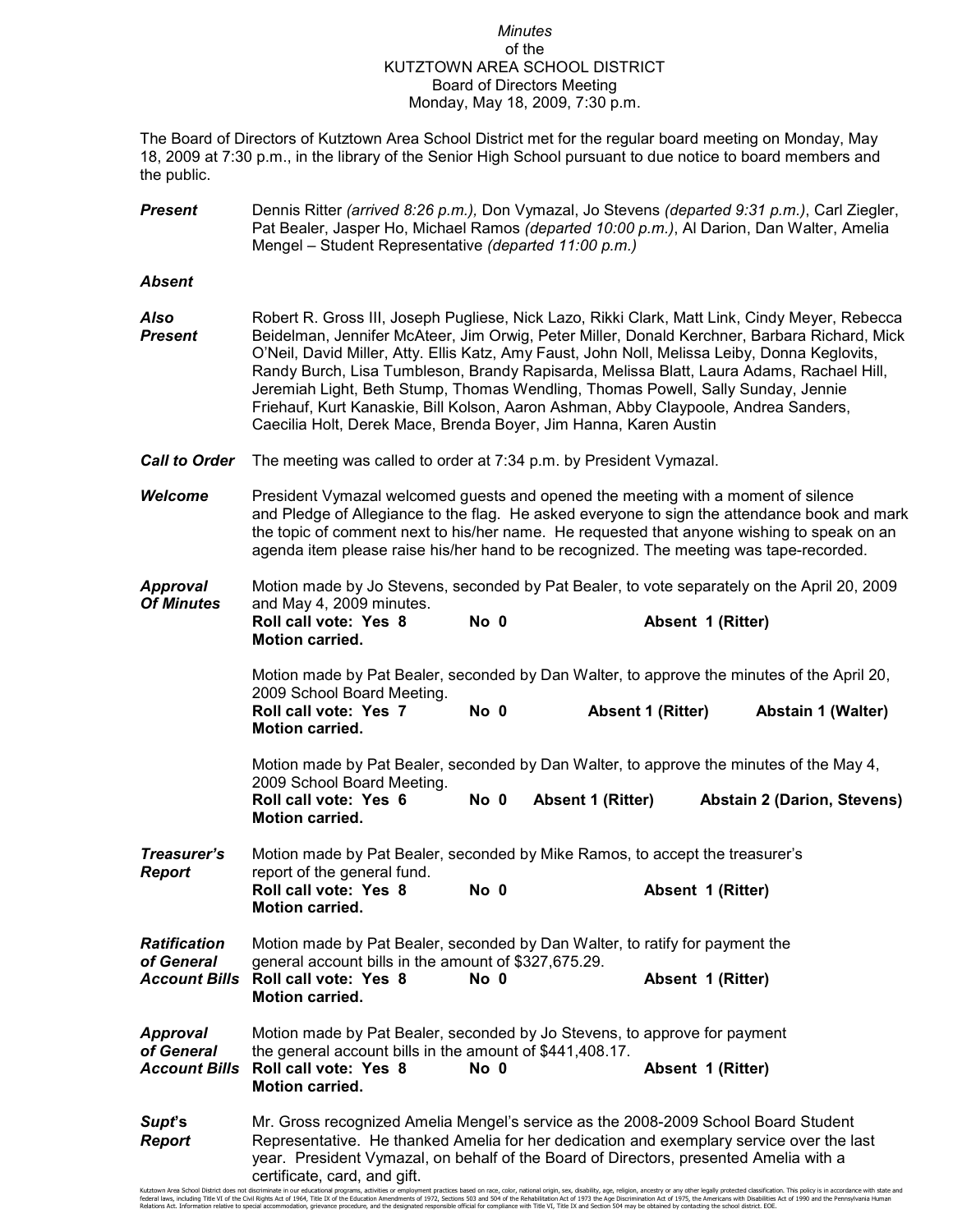Mr. Gross also recognized Elsa Voytas, who received *Berks' Best* in Social Studies for 2008- 2009.

 Mr. Gross congratulated the National History Day team and the following members who will be moving on to the national competition: Chad Dunkelberger, Emily Stevens, and Erica Yurvati.

 The indoor twirling team was also congratulated for winning the regional competition, and in participating in the championship in Wildwood, New Jersey.

**Committee EIT** No report.

*Reports Pat Bealer* 

**BCTC** No report. *Dennis Ritter*

**ECC** Ms. Stevens reported the committee discussed increasing the cost of each *Jo Stevens* initial sports physical from five dollars to ten dollars.

**BCIU** Mr. Ziegler reported that the Intermediate Unit held the Annual Convention of *Carl Ziegler* Berks County School Directors on Thursday, April 23, 2009 at the Schuylkill Valley Middle School. Kutztown was recognized for having the greatest number of participants present.

**PSBA** Mrs. Bealer reported PSBA hired Data Recognition Corporation to draft a copy *Pat Bealer* of the graduation competency exams.

**Policy &** Mr. Walter reported the committee was given information on the current laptop **Curriculum** leases and an elementary education reconfiguration review in regards to staff development.

**Personnel** Motion made by Pat Bealer, seconded by Al Darion, to approve the following personnel items:

- 1. The approval of the following 2009 High School Summer School teachers, effective June 22 through July 24, 2009 for 72 hours at the then current contracted hourly rate:
	- Mathematics **Mathematics** Jesse W. Whitehouse Science Kourtney A. Buck Language Arts **Katharine S. Mannai**
- 2. The approval of the following substitute teachers for 2008-2009, effective May 19, 2009 at the approved substitute teacher rate of \$100 per day for days 1-20: Timothy A. Noble Marilyn K. Wilson James E. Unell (Guest Teacher)
- 3. The approval of the following substitute support staff and approved hourly rates for 2008- 2009, effective May 19, 2009:

| Kelly A. Dyak     | Substitute Aide                                                                 | \$9.40 |  |
|-------------------|---------------------------------------------------------------------------------|--------|--|
| Melanie J. Querio | Substitute Aide                                                                 | \$9.40 |  |
| Melanie J. Querio | Substitute Cafeteria Worker                                                     | \$8.35 |  |
|                   | operaughter internittent EMI A leque for employee #500 commencing April 00, 000 |        |  |

4. The approval for intermittent FMLA leave for employee #523 commencing April 28, 2009. **5.** The approval of Stephanie G. Steigerwalt to take a full-year educational sabbatical leave for professional development during the 2009-2010 school year per guidelines of Policy 438.<br>**Roll call vote: Yes 7** 

**Roll Collection Controll Absent 2 (Ho, Ritter)** 

 **Motion carried.** 

 *All Personnel were Approved Pending the District's Receipt of All Mandated Credentials* 

*2009-2010* Motion made by Carl Ziegler, seconded by Al Darion, to adopt the Kutztown Area School **Tentative** District 2009-2010 School Year tentative operating budget totaling \$28,540,066 with a millage **Budget** *Budget* of 28.846. **Roll call vote: Yes 5 No 4 (Bealer, Ho, Ramos, Walter) Absent 0 Motion carried.**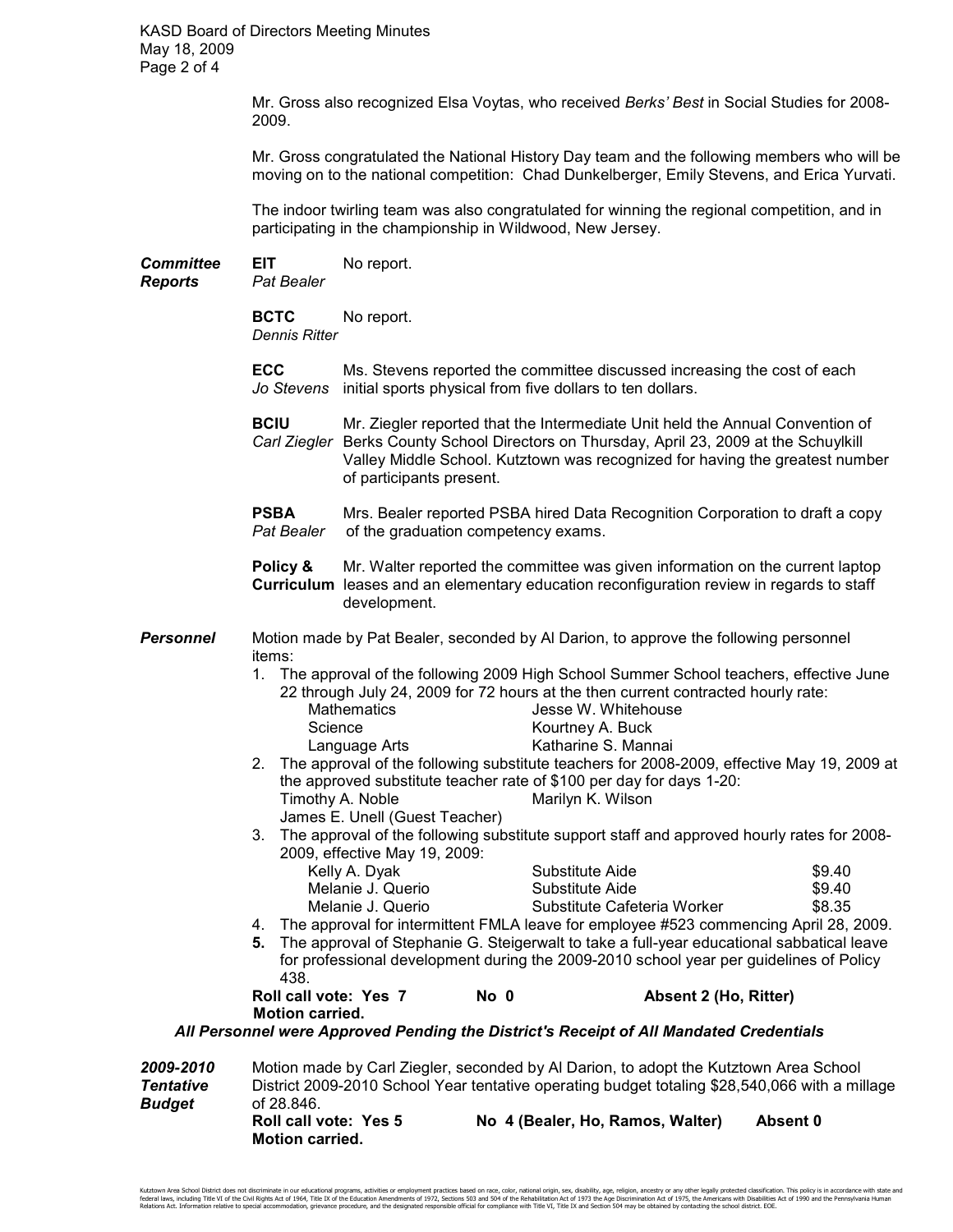KASD Board of Directors Meeting Minutes May 18, 2009 Page 3 of 4

*Business* Motion made by Pat Bealer, seconded by Dennis Ritter, to approve Joseph P. Pugliese to *Administrator* serve as business administrator for a three (3) year term commencing on July 1, 2009 through June 30, 2012 in accordance with the attached contract. Salary for year one of the contract to be established at \$98,880.00. **Roll call vote: Yes 9 No 0 Absent 0 Motion carried.**  *School Board* Motion made by Pat Bealer, seconded by Dan Walter, to appoint Rikki L. Clark as Kutztown *Secretary* Area School Board Secretary for a four-year term beginning July 1, 2009 through June 30, 2013. Salary for the 2009-2010 school year to be set at \$2,000. **Roll call vote: Yes 9 Motion carried.** *School Board* Motion made by Pat Bealer, seconded by Dan Walter, to appoint Joseph P. Pugliese as **Treasurer** Kutztown Area School Board Treasurer for the 2009-2010 school year, with a salary to be set at \$1,050. **Roll call vote: Yes 9 No 0 Absent 0 Motion carried. Engineering** Motion made by Al Darion, seconded by Dan Walter, to award the district-wide engineering Services contract to D'Huv Engineering, the lowest responsible bidder, at a one-time lump s *Services* services contract to D'Huy Engineering, the lowest responsible bidder, at a one-time lump sum cost of \$15,000 and a monthly retainer amount of \$1,900 per the attached agreement. Funds to pay for this work will come from the General Fund. **Roll call vote: Yes 8 No 0 Absent 0 Abstain 1 (Ho) Motion carried.**  Act 32 Motion made by Dennis Ritter, seconded by Mike Ramos, to assign School Board Member *Representative* Patricia Bealer to the Act 32 Countywide Tax Collection Committee as representative of the Kutztown Area School District. **Roll call vote: Yes 8 No 0 Absent 0 Abstain 1 (Bealer) Motion carried.** *Real Estate* Motion made by Pat Bealer, seconded by Carl Ziegler, to exempt PIN#45-5416-00-52-6529 *Tax Exemption* and PIN#45-5416-00-52-6529-X01 from real estate taxes compliant with the Disabled Veterans Real Estate Property Certification legislation. **Roll call vote: Yes 8 No 0 Absent 0 Abstain 1 (Ho) Motion carried. Policy 617** Motion made by Pat Bealer, seconded by Dan Walter, to approve the second reading and *Petty Cash* adoption of Policy 617 *Petty Cash*, as per attached. **Roll call vote: Yes 9 No 0 Absent 0 Motion carried.** *Discussion* Elementary Education Reconfiguration – Transportation Update **Items** Special Education Strategic Plan Mid-point Update Report Final Budget Adoption Meeting Date – June 29, 2009 at 7:00 p.m. High School Laptop Lease Proposal Senior Volunteer Tax Exchange Program Update **Public** Laura Adams questioned the retention time of the meetings' recordings. *Comment*  The following community members stated their questions, comments, and concerns regarding the 2009-2010 tentative operating budget: Jeremiah Light, Tom Wendling, Kurt Kanaskie, Amy Faust, Brandy Rapisarda, Sally Sunday, and Laura Adams. Laura Adams asked for the increase percentage of the business administrator's salary. The following community members stated their questions, comments, and concerns regarding the engineering services contract with D'Huy Engineering: Brandy Rapisarda, Kurt Kanaskie, Randy Burch, and Jeremiah Light.